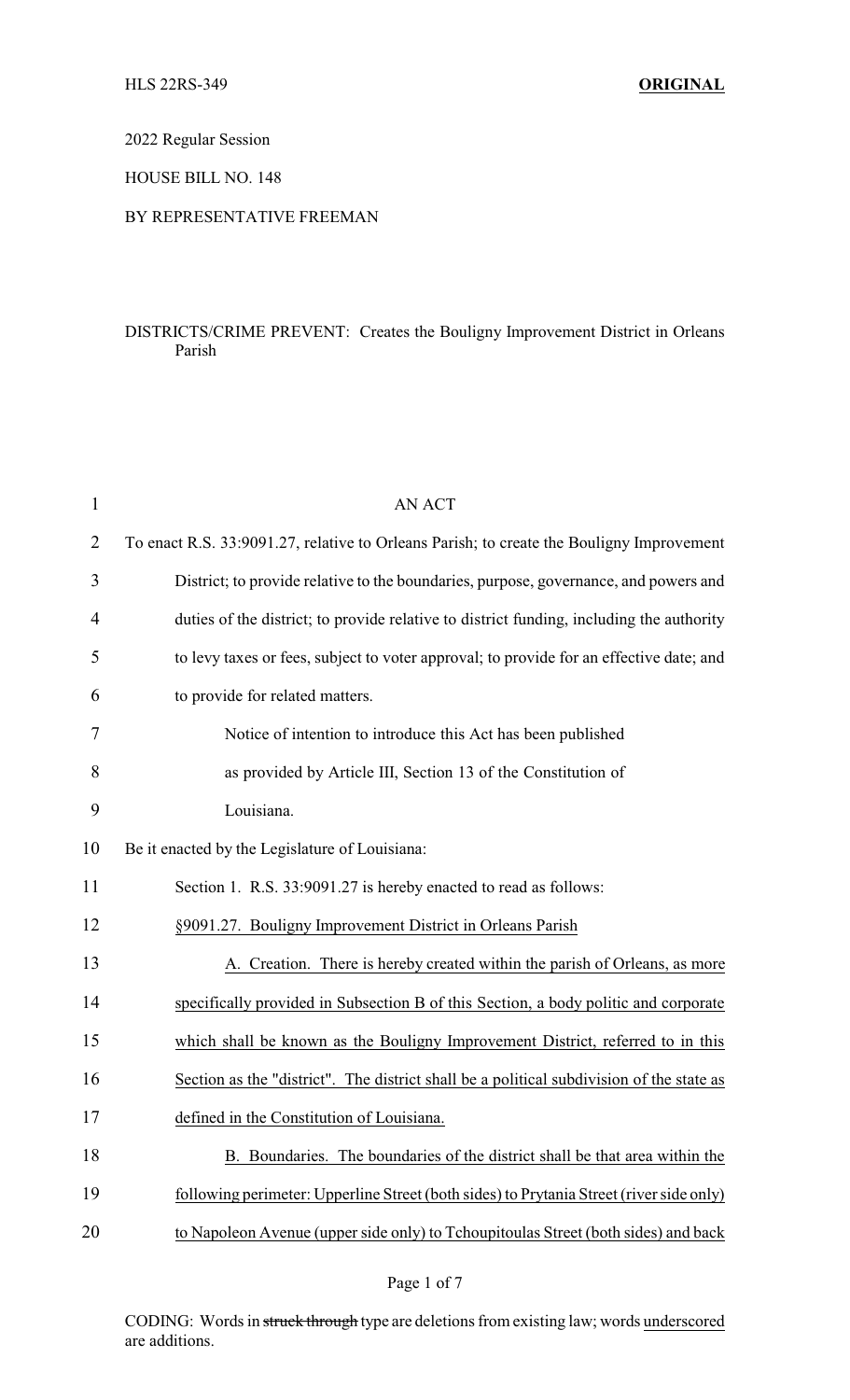| $\mathbf{1}$   | to Upperline Street. All municipal numbers on Prytania Street and Napoleon Avenue         |  |  |
|----------------|-------------------------------------------------------------------------------------------|--|--|
| $\overline{2}$ | are excluded from this district.                                                          |  |  |
| 3              | C. Purpose. The district is established for the primary object and purpose of             |  |  |
| 4              | promoting and encouraging security in the area included within the district.              |  |  |
| 5              | D. Governance. (1) In order to provide for the orderly development of the                 |  |  |
| 6              | district and effectuation of the services to be furnished by the district and to provide  |  |  |
| 7              | for the representation in the affairs of the district of those persons and interests      |  |  |
| 8              | immediately concerned with and affected by security in the area, the district shall be    |  |  |
| 9              | managed by a seven-member board of commissioners, referred to in this Section as          |  |  |
| 10             | the "board". The board shall be composed as follows:                                      |  |  |
| 11             | (a) The president of the Bouligny Improvement Association or its successor,               |  |  |
| 12             | referred to in this Section as the "association".                                         |  |  |
| 13             | (b) The board of directors of the association shall appoint two members.                  |  |  |
| 14             | (c) The mayor of the city of New Orleans shall appoint one member from a                  |  |  |
| 15             | list of nominations submitted by the association.                                         |  |  |
| 16             | The member of the Louisiana House of Representatives whose district<br>(d)                |  |  |
| 17             | encompasses all or the greater portion of the area of the district shall appoint one      |  |  |
| 18             | member from a list of nominations submitted by the association.                           |  |  |
| 19             | (e) The member of the Louisiana Senate whose district encompasses all or                  |  |  |
| 20             | the greater portion of the area of the district shall appoint one member from a list of   |  |  |
| 21             | nominations submitted by the association.                                                 |  |  |
| 22             | The member of the governing authority of the city of New Orleans whose<br>(f)             |  |  |
| 23             | council district encompasses all or the greater portion of the area of the district shall |  |  |
| 24             | appoint one member from a list of nominations submitted by the association.               |  |  |
| 25             | All members of the board shall be residents of the district.                              |  |  |
| 26             | $(3)(a)$ Board members serving pursuant to Subparagraphs $(1)(b)$ through $(f)$           |  |  |
| 27             | of this Subsection shall serve four-year terms after initial terms as provided in this    |  |  |
| 28             | Subparagraph. Two members shall serve an initial term of four years; two shall            |  |  |
| 29             | serve an initial term of three years; one shall serve an initial term of two years; and   |  |  |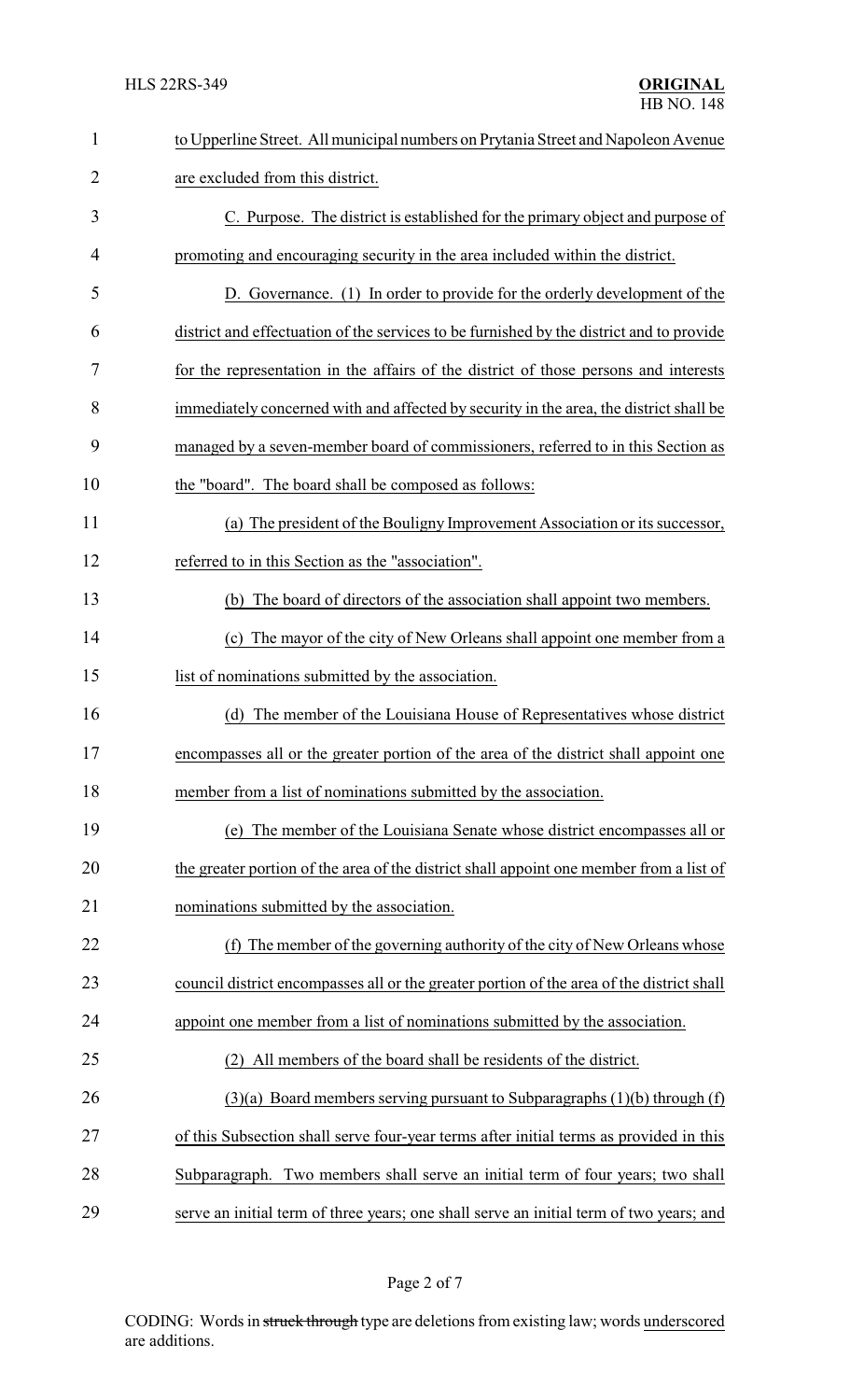| $\mathbf{1}$   | one shall serve an initial term of one year, as determined by lot at the first meeting  |  |  |
|----------------|-----------------------------------------------------------------------------------------|--|--|
| $\overline{2}$ | of the board.                                                                           |  |  |
| 3              | (b) The member serving pursuant to Subparagraph $(1)(a)$ of this Subsection             |  |  |
| 4              | shall serve during his term of office as president of the association.                  |  |  |
| 5              | (c) Any vacancy which occurs prior to the expiration of the term for which              |  |  |
| 6              | a member of the board has been appointed shall be filled for the remainder of the       |  |  |
| 7              | unexpired term in the same manner as the original appointment.                          |  |  |
| 8              | The board shall elect from its members a president, a vice president, a<br>(4)          |  |  |
| 9              | secretary-treasurer, and such other officers as it may deem necessary. The duties of    |  |  |
| 10             | the officers shall be fixed by the bylaws adopted by the board.                         |  |  |
| 11             | (5) The minute books and archives of the district shall be maintained by the            |  |  |
| 12             | secretary of the board. The monies, funds, and accounts of the district shall be in the |  |  |
| 13             | official custody of the board.                                                          |  |  |
| 14             | (6) The board shall adopt such rules and regulations as it deems necessary              |  |  |
| 15             | or advisable for conducting its business affairs. It shall hold regular meetings as     |  |  |
| 16             | shall be provided for in the bylaws and may hold special meetings at such times and     |  |  |
| 17             | places within the district as may be prescribed in the bylaws.                          |  |  |
| 18             | A majority of the members of the board shall constitute a quorum for the                |  |  |
| 19             | transaction of business. The board shall keep minutes of all meetings and shall make    |  |  |
| 20             | them available through the secretary of the board to residents of the district.         |  |  |
| 21             | (8) The members of the board shall serve without compensation but may be                |  |  |
| 22             | reimbursed for out-of-pocket expenses.                                                  |  |  |
| 23             | Powers and duties.<br>The district, acting through its board of<br>Е.                   |  |  |
| 24             | commissioners, shall have the following powers and duties:                              |  |  |
| 25             | To sue and be sued.<br>(1)                                                              |  |  |
| 26             | To adopt, use, and alter at will a corporate seal.                                      |  |  |
| 27             | To receive and expend funds collected pursuant to Subsection G of this<br>(3)           |  |  |
| 28             | Section and in accordance with a budget adopted as provided by Subsection H of this     |  |  |
| 29             | Section.                                                                                |  |  |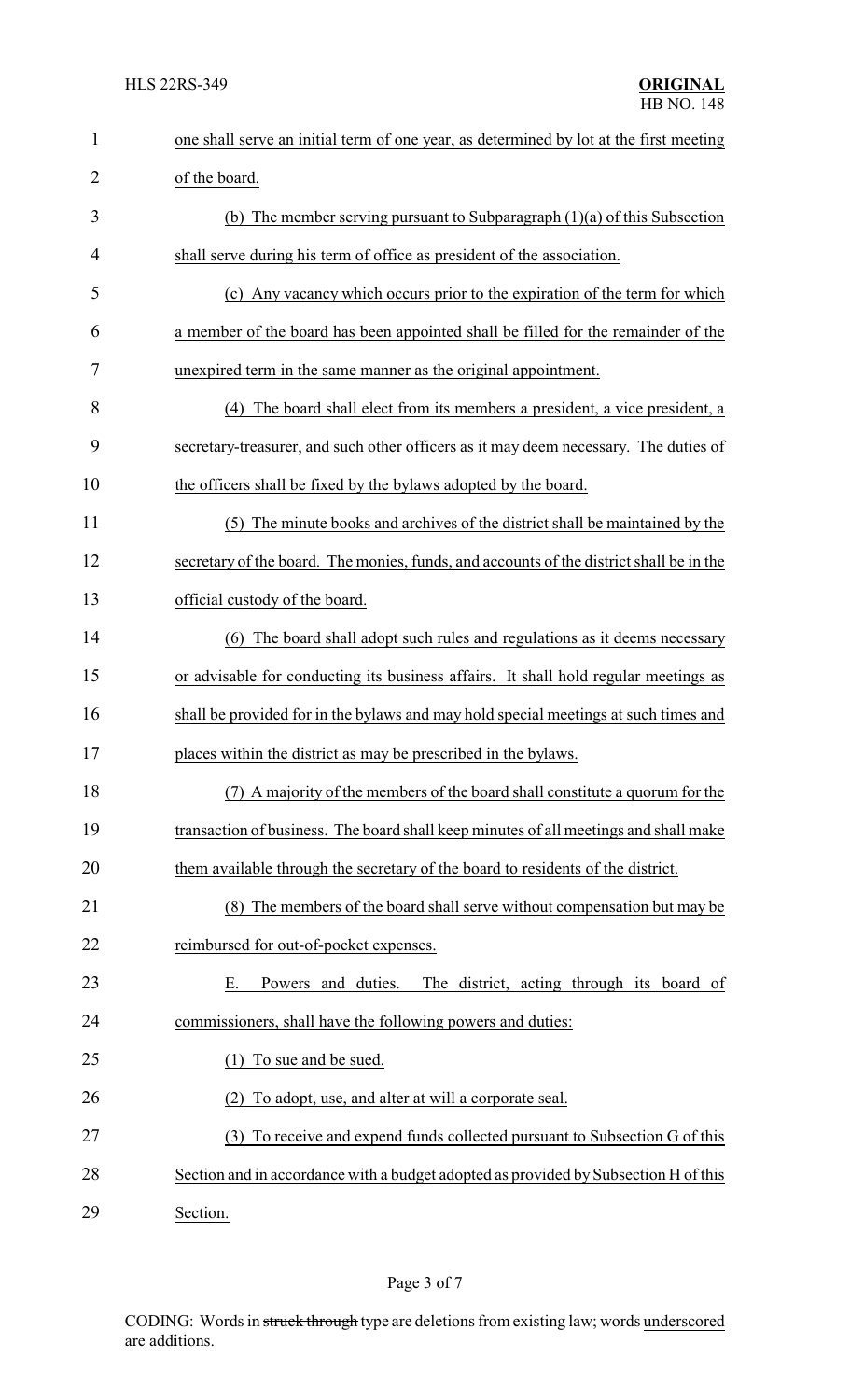| $\mathbf{1}$   | (4) To enter into contracts with individuals or entities private or public for           |  |  |
|----------------|------------------------------------------------------------------------------------------|--|--|
| $\overline{2}$ | the provision of security patrols in the district. The district, through the board, may  |  |  |
| 3              | contract with the New Orleans Police Department or with a private security company       |  |  |
| 4              | for the provision of security patrols in the district.                                   |  |  |
| 5              | (5) To purchase items or supplies which the board deems instrumental in                  |  |  |
| 6              | achieving the purpose of the district.                                                   |  |  |
| 7              | (6) To perform or have performed any other function or activity necessary                |  |  |
| 8              | for the achievement of the purpose of the district.                                      |  |  |
| 9              | To acquire, lease, insure, and sell real property within its boundaries in<br>(7)        |  |  |
| 10             | accordance with district plans.                                                          |  |  |
| 11             | F. Plan. (1) The board shall prepare or cause to be prepared a plan or plans,            |  |  |
| 12             | such plan or plans and the plan provided for in Subsection G of this Section, referred   |  |  |
| 13             | to collectively in this Section as the "plan", specifying the public improvements,       |  |  |
| 14             | facilities, and services proposed to be furnished, constructed, or acquired for the      |  |  |
| 15             | district, and it shall conduct such hearings, publish such notice with respect thereto,  |  |  |
| 16             | and disseminate such information as it, in the exercise of its sound discretion, may     |  |  |
| 17             | deem to be appropriate or advisable and in the public interest.                          |  |  |
| 18             | (2) Any plan shall include:                                                              |  |  |
| 19             | (a) An estimate of the annual and aggregate cost of acquiring, constructing,             |  |  |
| 20             | or providing the services, improvements, or facilities set forth therein.                |  |  |
| 21             | An estimate of the aggregate number of mills or fees required to be<br>(b)               |  |  |
| 22             | levied in each year on the taxable real property within the district in order to provide |  |  |
| 23             | the funds required for the implementation or effectuation of the plan for furnishing     |  |  |
| 24             | the services specified and for capital improvements, or both.                            |  |  |
| 25             | Taxing authority. $(1)(a)$ The governing authority of the city of New<br>G.              |  |  |
| 26             | Orleans may levy and collect, as authorized by the district and as specifically          |  |  |
| 27             | provided for in this Section, for a term not to exceed eight years, in the same manner   |  |  |
| 28             | and at the same time as all other ad valorem taxes on property subject to taxation by    |  |  |
| 29             | the city are levied and collected, a special ad valorem tax not to exceed twenty mills   |  |  |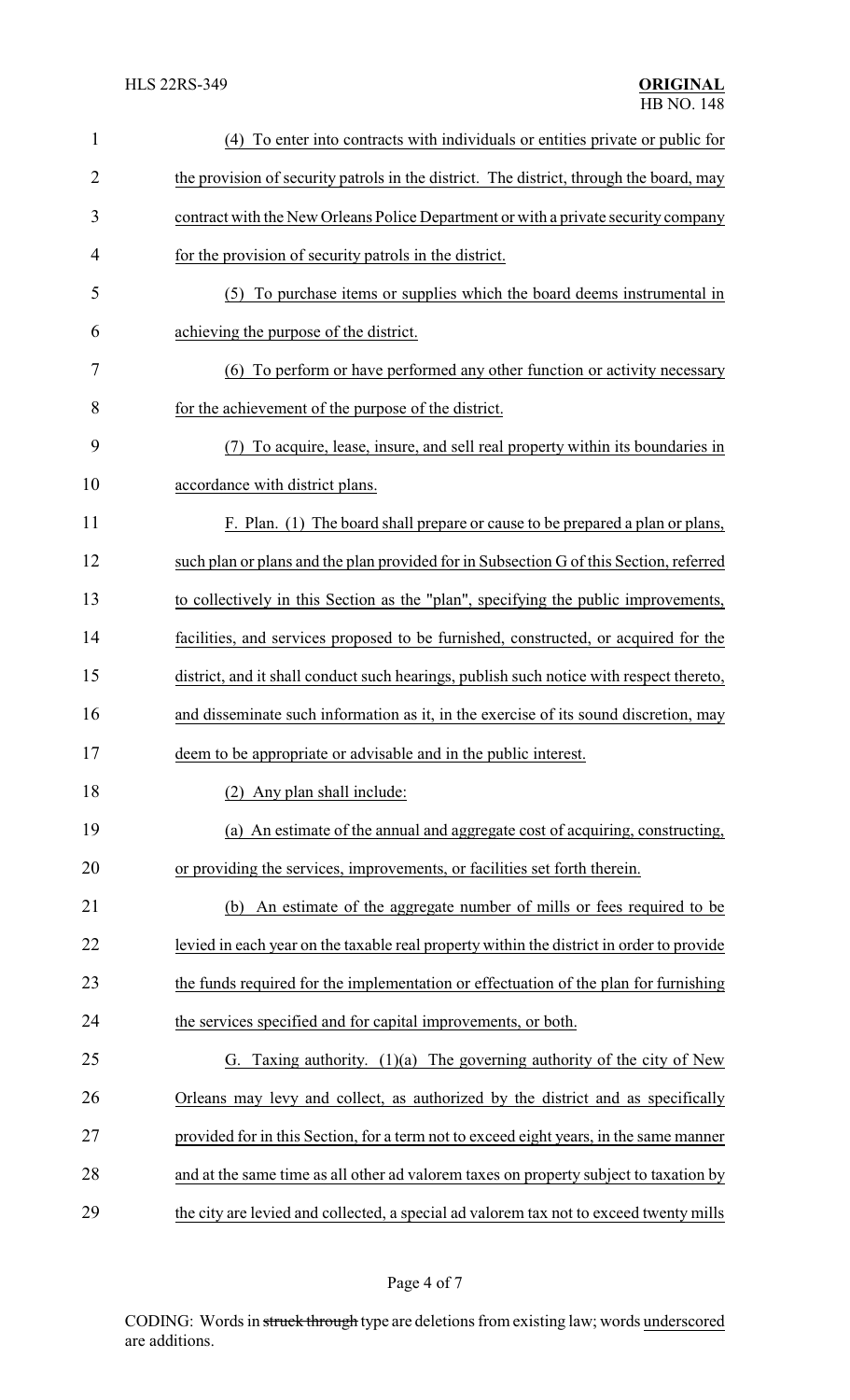| $\mathbf{1}$   | or fees upon all taxable real property situated within the boundaries of the district.        |
|----------------|-----------------------------------------------------------------------------------------------|
| $\overline{2}$ | A tax or fee authorized by this Subsection shall be levied and collected only after the       |
| 3              | question of its imposition has been submitted to and approved by a majority of the            |
| $\overline{4}$ | registered voters of the district voting on the question at a regularly scheduled             |
| 5              | election to be conducted in accordance with provisions of the Louisiana Election              |
| 6              | Code. No such tax or fee shall be levied until a plan requiring or requesting the levy        |
| 7              | of a tax or fee is finally and conclusively adopted in accordance with the procedures         |
| 8              | prescribed in this Section.                                                                   |
| 9              | (b) The tax or fee may be renewed subject to the provisions of Subparagraph                   |
| 10             | (a) of this Paragraph.                                                                        |
| 11             | (2) No fee shall be imposed upon any parcel whose owner qualifies for and                     |
| 12             | receives the special assessment level provided by Article VII, Section $18(G)(1)$ of          |
| 13             | the Constitution of Louisiana.                                                                |
| 14             | (3) The proceeds of a tax or fee shall be used solely and exclusively for the                 |
| 15             | purpose and benefit of the district; however, the city may retain one percent of the          |
| 16             | amount collected as a collection fee. The city of New Orleans shall remit to the              |
| 17             | district all amounts collected not more than sixty days after collection.                     |
| 18             | H. Budget. (1) The board of commissioners shall adopt an annual budget                        |
| 19             | in accordance with the Local Government Budget Act, R.S. 39:1301 et seq.                      |
| 20             | The district shall be subject to audit by the legislative auditor pursuant<br>(2)             |
| 21             | to R.S. 24:513.                                                                               |
| 22             | Miscellaneous. It is the purpose and intent of this Section that any                          |
| 23             | additional security patrols, public or private, provided by the district shall be             |
| 24             | supplemental to and not in lieu of personnel and services provided in the district by         |
| 25             | the New Orleans Police Department.                                                            |
| 26             | Section 2. This Act shall become effective upon signature by the governor or, if not          |
| 27             | signed by the governor, upon expiration of the time for bills to become law without signature |
| 28             | by the governor, as provided by Article III, Section 18 of the Constitution of Louisiana. If  |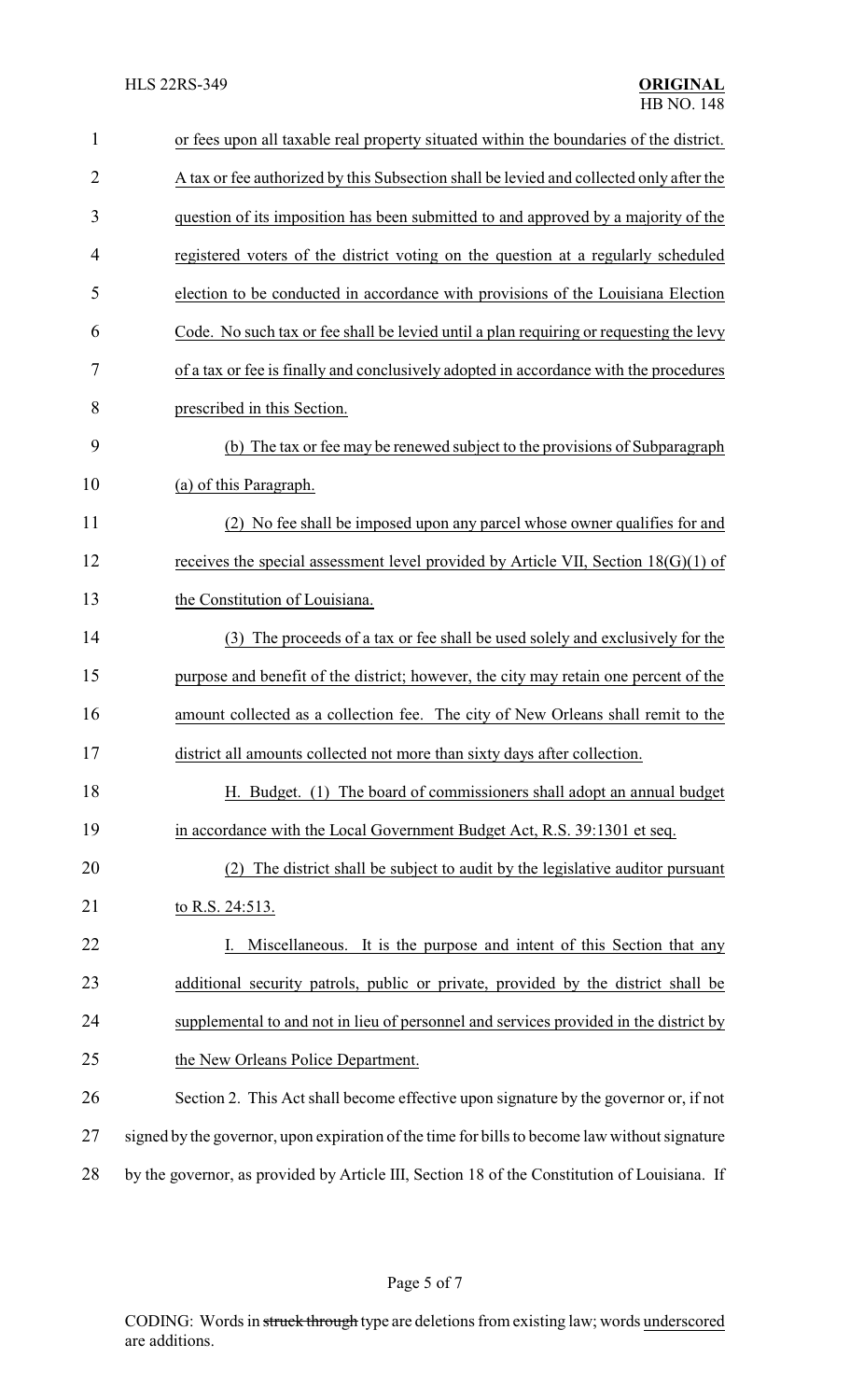- 1 vetoed by the governor and subsequently approved by the legislature, this Act shall become
- 2 effective on the day following such approval.

## **DIGEST**

The digest printed below was prepared by House Legislative Services. It constitutes no part of the legislative instrument. The keyword, one-liner, abstract, and digest do not constitute part of the law or proof or indicia of legislative intent. [R.S. 1:13(B) and 24:177(E)]

| HB 148 Original | 2022 Regular Session | Freeman |
|-----------------|----------------------|---------|
|                 |                      |         |

**Abstract:** Creates the Bouligny Improvement District in Orleans Parish. Provides for the district's boundaries, purpose, governance, and funding, including the authority to levy taxes or fees.

Proposed law creates the Bouligny Improvement District in Orleans Parish as a political subdivision of the state for the purpose of promoting and encouraging security in the area included within the district. Provides for district boundaries. Provides that the district shall be governed by a board of commissioners composed as follows:

- (1) The president of the Bouligny Improvement Assoc. (association).
- (2) Two members appointed by the board of directors of the association.
- (3) One member appointed by the mayor of the city of New Orleans from a list of nominations submitted by the association.
- (4) One member appointed by the member of the La. House of Representatives whose district encompasses all or the greater portion of the area of the district from a list of nominations submitted by the association.
- (5) One member appointed by the member of the La. Senate whose district encompasses all or the greater portion of the area of the district from a list of nominations submitted by the association.
- (6) One member appointed by the member of the governing authority of the city of New Orleans whose council district encompasses all or the greater portion of the area of the district from a list of nominations submitted by the association.

Requires board members to be residents and qualified voters of the district.

Proposed law provides for the district's powers and duties including the following:

- (1) To sue and be sued.
- (2) To adopt, use, and alter at will a corporate seal.
- (3) To receive and expend funds from authorized taxes or fees in accordance with an adopted budget.
- (4) To enter into contracts with individuals or entities, private or public for the provision of security patrols in the district.
- (5) To purchase items or supplies which the board deems instrumental in achieving the purpose of the district.

Page 6 of 7